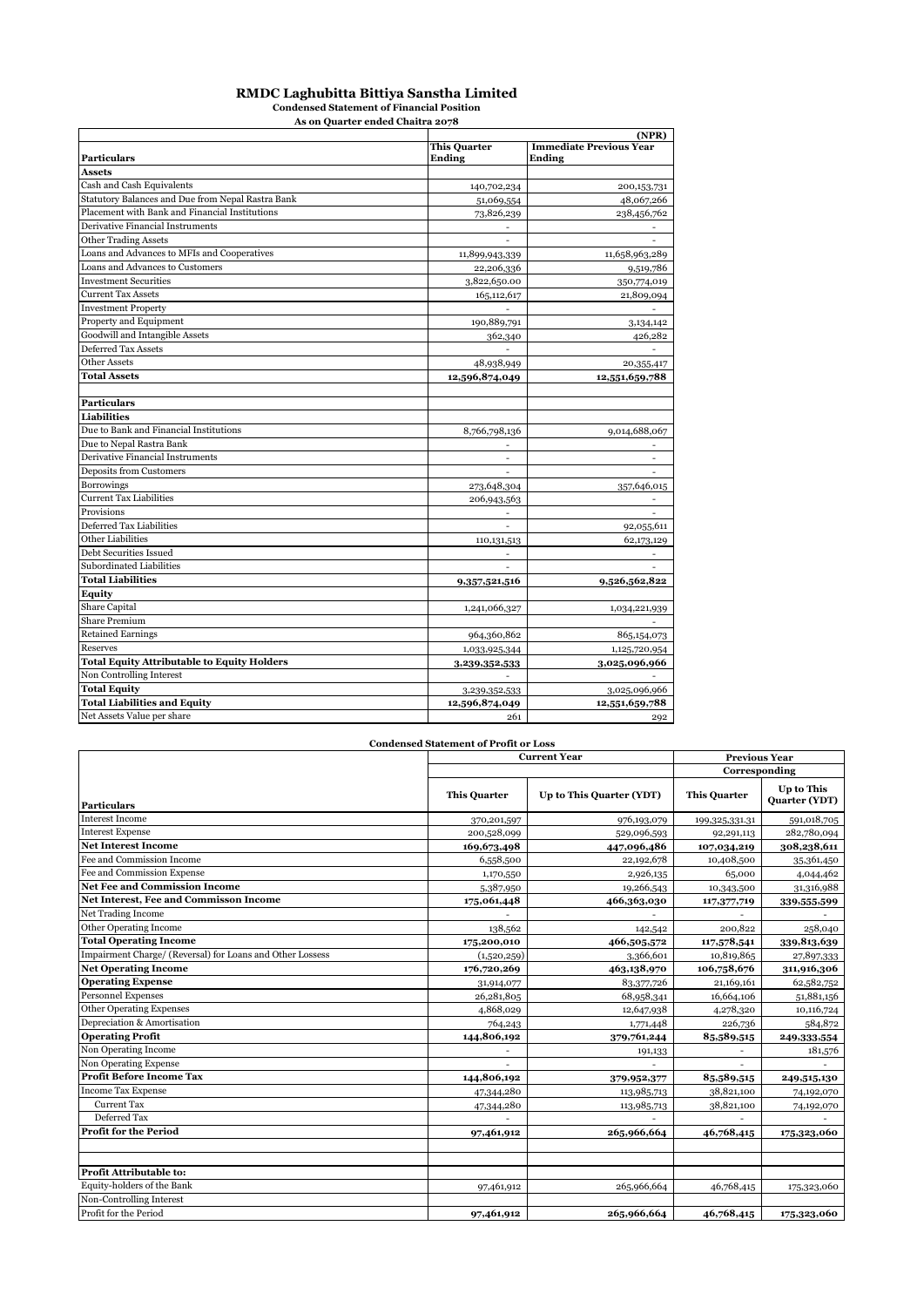| <b>Condensed Other Comprehensive Income</b>                                                |                          |                              |                                       |                             |  |
|--------------------------------------------------------------------------------------------|--------------------------|------------------------------|---------------------------------------|-----------------------------|--|
|                                                                                            |                          | <b>Current Year</b>          | <b>Previous Year</b><br>Corresponding |                             |  |
|                                                                                            |                          |                              |                                       |                             |  |
| <b>Particulars</b>                                                                         | This Quarter             | Up to This Quarter (YDT)     | This Quarter                          | Up to This Quarter<br>(YDT) |  |
| <b>Profit for the Period</b>                                                               | 97,461,912               | 265,966,664                  | 46,768,415                            | 175,323,060                 |  |
| Other Comprehensive Income, Net of Income Tax                                              |                          |                              |                                       |                             |  |
| a) Items that will not be reclassified to profit or loss                                   |                          |                              |                                       |                             |  |
| Gains/(losses) from investment in equity instruments measured at fair value                | ٠                        | ٠                            |                                       |                             |  |
| Gains/(losses) on revaluation                                                              | ÷.                       | $\sim$                       | $\sim$                                |                             |  |
| Actuarial gains/(losses) on defined benefit plans                                          | ۰                        | ٠                            |                                       |                             |  |
| Income tax relating to above items                                                         | ٠                        | ٠                            |                                       |                             |  |
| Net other comprehensive income that will not be reclassified to                            |                          |                              |                                       |                             |  |
| profit or loss                                                                             | $\overline{\phantom{a}}$ | $\qquad \qquad \blacksquare$ |                                       | -                           |  |
| b) Items that are or may be reclassified to profit or loss                                 |                          |                              |                                       |                             |  |
| Gains/(losses) on cash flow hedge                                                          | -                        |                              |                                       |                             |  |
| Exchange gains/(losses)(arising from translating financial assets of foreign<br>operation) | $\overline{\phantom{0}}$ |                              | $\sim$                                |                             |  |
| Income tax relating to above items                                                         | ۰                        |                              |                                       |                             |  |
| Reclassify to profit or loss                                                               | ۰                        |                              |                                       |                             |  |
| Net other comprehensive income that are or may be reclassified to<br>profit or loss        | $\overline{\phantom{a}}$ | $\overline{\phantom{0}}$     |                                       |                             |  |
| c) Share of other comprehensive income of associate accounted as per<br>equity method      |                          |                              |                                       |                             |  |
| Other Comprehensive Income for the year                                                    |                          |                              |                                       |                             |  |
| <b>Total Comprehensive Income for the Period</b>                                           | 97,461,912               | 265,966,664                  | 46,768,415                            | 175,323,060                 |  |
|                                                                                            |                          |                              |                                       |                             |  |
| <b>Earnings per Share</b>                                                                  |                          |                              |                                       |                             |  |
| Basic Earnings per Share                                                                   |                          | 28.57                        |                                       | 22.60                       |  |
| Diluted Earnings per Share                                                                 |                          | 28.57                        |                                       | 22.60                       |  |
| <b>PE Ratio</b>                                                                            |                          | 36.47                        |                                       |                             |  |

#### **Ratio as per NRB Directives**

|                                         |                     | <b>Current Year</b>      | <b>Previous Year</b> |                                    |
|-----------------------------------------|---------------------|--------------------------|----------------------|------------------------------------|
|                                         |                     | Corresponding            |                      |                                    |
|                                         | <b>This Quarter</b> | Up to This Quarter (YDT) | <b>This Quarter</b>  | Up to This<br><b>Quarter (YDT)</b> |
| Capital Fund to RWA                     |                     | 23.44%                   |                      | 22.27%                             |
| Non Performing Loan (NPL) to Total Loan |                     | $0.06\%$                 |                      | 0.05%                              |
| Total Loan Loss Provision to total NPL  |                     | 2433.34%                 |                      | 1908.84%                           |
| Cost of Funds                           |                     | 9.23%                    |                      | 4.48%                              |
| Credit to Deposit and Borrowing Ratio   |                     | 133.11%                  |                      | 126.77%                            |
| <b>Interest Rate Spread</b>             |                     | 3.59%                    |                      | 2.40%                              |

#### **Statement of Distributable Profit or Loss**

**As on Quarter ended chaitra 2078**

| <b>Particulars</b>                                                   | <b>Amount NPR</b> |
|----------------------------------------------------------------------|-------------------|
| Net profit for the period end 3rd quarter                            | 265,966,664       |
| 1. Appropriations:                                                   |                   |
| 1.1 Profit required to be appropriated                               | 101,892,996       |
| a. General reserve                                                   | 96,573,663        |
| b. Capital redemption reserve                                        |                   |
| c. Foreign exchange fluctuation fund                                 |                   |
| d. Corporate social responsibility fund                              | 2,659,667         |
| e. Employees' training fund                                          |                   |
| f. Client protection fund                                            | 2,659,667         |
| g. Other                                                             |                   |
| Gain on Sale of Shares Clasified as Fair Value Through OCI           | 216,901,650       |
| 1.2 Profit required to be transfered to Regulatory Reserve           | 23,213,044        |
| a. Transfer to regulatory reserve                                    | 23,213,044        |
| b. Transfer from regulatory reserve                                  |                   |
| Net profit for the period end 3rd quarter available for distribution | 357,762,274       |

#### **Notes to the interim Financial statements**

1. The above figures are subject to changes as per direction of ragulators and/or Auditor

2. The interim financial statement have been prepared in accordance with Nepal Financial Reporting Standard issued by

3. Loans and advance to microfiance and cooperative is net of impairment allowance

4. Loans and advance to customer is amount of loan given to staff.

5. Gain on sale of investment in share is net of tax.

6. Appropriation to General Reserve includes 20% appropriation out of gain on sale of share.

7. Fegures have been rearranged and regrouped wherever necessary

8. The interim financial statements have been updated in RMDC's website www.rmdcnepal.com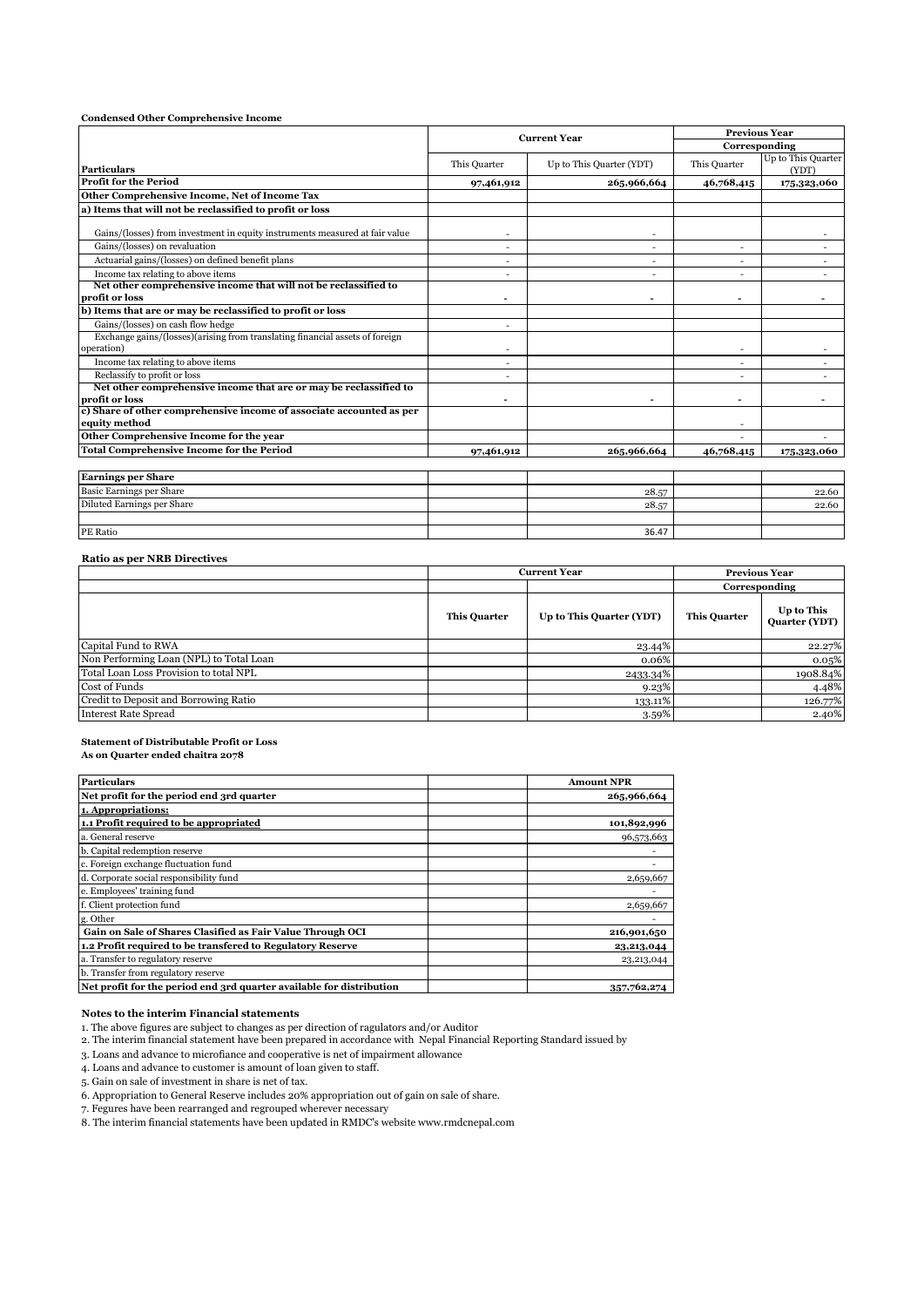#### **Condensed Satatement of Change In Equity**

**For the period 1st of Srawan 2078 to chaitra end 2078**

|                                                                                            | <b>Share Capital</b>     | Share<br>Premium         | General<br><b>Reserve</b> | Exch<br>ange<br>Equa<br>lisati<br>on | <b>Regulatory</b><br><b>Reserve</b> | <b>Fair Value</b><br><b>Reserve</b> | Client<br>Protection<br>Fund | <b>Capital Reserve Earning</b> | <b>Retained</b>    | <b>Other Reserve</b> | <b>Total Equity</b> |
|--------------------------------------------------------------------------------------------|--------------------------|--------------------------|---------------------------|--------------------------------------|-------------------------------------|-------------------------------------|------------------------------|--------------------------------|--------------------|----------------------|---------------------|
| Balance at Shrawan 01, 2077                                                                | 899,323,425              |                          | 457,213,083               |                                      |                                     | 130,706,518                         | 42,128,530                   | 304,905,900                    | 878,251,082        | 22,324,912           | 2,734,853,450       |
| Comprehensive Income for the year                                                          |                          |                          |                           |                                      |                                     |                                     | $\overline{\phantom{a}}$     |                                |                    |                      |                     |
| Profit for the year                                                                        |                          |                          |                           |                                      |                                     |                                     |                              |                                | 177,918,034        |                      | 177,918,034         |
| Other Comprehensive Income, Net of Tax                                                     |                          | $\sim$                   |                           | $\overline{a}$                       | ٠                                   | 105,831,440                         | $\sim$                       |                                | $\sim$             | (475, 523)           | 105,355,917         |
| Gains/(losses) from investment in equity instruments<br>measured at fair value             |                          |                          |                           |                                      |                                     | 105,831,440                         |                              |                                |                    |                      | 105,831,440         |
| Actuarial gains/(losses) on defined benefit plans                                          |                          |                          |                           |                                      |                                     |                                     |                              |                                |                    | (475, 523)           | (475, 523)          |
| Exchange gains/(losses)(arising from translating financial<br>assets of foreign operation) |                          |                          |                           |                                      |                                     |                                     |                              |                                |                    |                      |                     |
| <b>Total Comprehensive Income for the year</b>                                             | $\overline{\phantom{a}}$ | $\overline{\phantom{a}}$ |                           |                                      |                                     | 105,831,440                         | $\blacksquare$               | $\overline{\phantom{a}}$       | 177,918,034        | (475, 523)           | 283, 273, 951       |
| Transfer to Reserves during the year                                                       |                          |                          | 71,593,099                |                                      | (13,379,961)                        |                                     | 15,214,652                   |                                | (76, 914, 203)     | 3,686,413            | 200,000             |
| Transfer from Reserves during the year                                                     |                          |                          |                           |                                      |                                     |                                     |                              |                                | 14,627,863         | (14, 627, 863)       |                     |
| Other Adjustment                                                                           |                          |                          |                           |                                      |                                     |                                     | 599,755                      |                                |                    |                      | 599,755             |
| <b>Contributions from and Distributions to owners</b>                                      |                          |                          |                           |                                      |                                     |                                     |                              |                                |                    | $\overline{a}$       | $\sim$              |
| Share Issued                                                                               |                          |                          |                           |                                      |                                     |                                     |                              |                                |                    |                      | $\sim$              |
| <b>Share Based Payments</b>                                                                |                          |                          |                           |                                      |                                     |                                     |                              |                                |                    |                      | $\sim$              |
| Gain on Sale of Shares Clasified as Fair Value Through OCI                                 |                          |                          |                           |                                      |                                     |                                     |                              |                                | 51,135,982         |                      | 51,135,982          |
| <b>Bonus Shares Issued</b>                                                                 | 134,898,514              |                          |                           |                                      |                                     |                                     |                              |                                | (134, 898, 514)    |                      |                     |
| Cash Dividend Paid                                                                         |                          |                          |                           |                                      |                                     |                                     |                              |                                | (44,966,171)       |                      | (44,966,171)        |
| Other                                                                                      |                          |                          |                           |                                      |                                     |                                     |                              |                                | $\sim$             |                      |                     |
| <b>Total Contributions by and Distributions</b>                                            | 134,898,514              | $\sim$                   | 71,593,099                |                                      | (13,379,961)                        | $\sim$                              | 15,814,407                   | $\sim$                         | (191, 015, 043)    | (10, 941, 450)       | 6,969,566           |
| Balance at Asar 31, 2078                                                                   | 1,034,221,939            | $\overline{a}$           | 528,806,182               |                                      | (13,379,961)                        | 236,537,958                         | 57,942,937                   | 304,905,900                    | 865,154,073        | 10,907,938           | 3,025,096,966       |
| Balance at Srawan 01, 2078                                                                 | 1,034,221,939            | $\sim$                   | 528,806,182               |                                      | (13,379,961)                        | 236,537,958                         | 57,942,937                   | 304,905,900                    | 865,154,073        | 10,907,938           | 3,025,096,966       |
| Profit for the year                                                                        |                          |                          |                           |                                      |                                     |                                     |                              |                                | 265,966,664        |                      | 265,966,664         |
| Other Comprehensive Income, Net of Tax                                                     |                          |                          |                           |                                      |                                     |                                     |                              |                                |                    |                      | $\sim$              |
| Total Comprehensive Income for the year                                                    |                          |                          |                           |                                      |                                     |                                     |                              |                                |                    |                      |                     |
| Transfer to Reserves during the year                                                       |                          |                          | 96,573,663                |                                      | 23,213,044                          |                                     | 2,659,667                    |                                | (125, 106, 039.97) | 2,659,667            | $\mathbf 0$         |
| <b>Contributions from and Distributions to owners</b>                                      |                          |                          |                           |                                      |                                     |                                     |                              |                                |                    |                      | $\sim$              |
| Share Issued                                                                               |                          |                          |                           |                                      |                                     |                                     |                              |                                |                    |                      | $\sim$              |
| <b>Share Based Payments</b>                                                                |                          |                          |                           |                                      |                                     |                                     |                              |                                |                    |                      | $\sim$              |
| Gain on Sale of Shares Clasified as Fair Value Through OCI                                 |                          |                          |                           |                                      |                                     | (216,901,650)                       |                              |                                | 216,901,650        |                      | $\sim$              |
| Dividend to Equity-Holders                                                                 |                          |                          |                           |                                      |                                     |                                     |                              |                                |                    |                      | $\sim$              |
| <b>Bonus Shares Issued</b>                                                                 | 206,844,388              |                          |                           |                                      |                                     |                                     |                              |                                | (206, 844, 388)    |                      | $\sim$              |
| Cash Dividend Paid                                                                         |                          |                          |                           |                                      |                                     |                                     |                              |                                | (51,711,097)       |                      | (51,711,097)        |
| Other                                                                                      |                          |                          |                           |                                      |                                     |                                     |                              |                                |                    |                      |                     |
| <b>Total Contributions by and Distributions</b>                                            | 206,844,388              |                          | 96,573,663                |                                      | 23, 213, 044                        | (216,901,650)                       | 2,659,667                    |                                | 99,206,789         | 2,659,667            | 214, 255, 567       |
| Balance at Chaitra end, 2078                                                               | 1,241,066,327            |                          | 625,379,845               |                                      | 9,833,083                           | 19,636,308                          | 60,602,604                   | 304,905,900                    | 964,360,862        | 13,567,605           | 3,239,352,533       |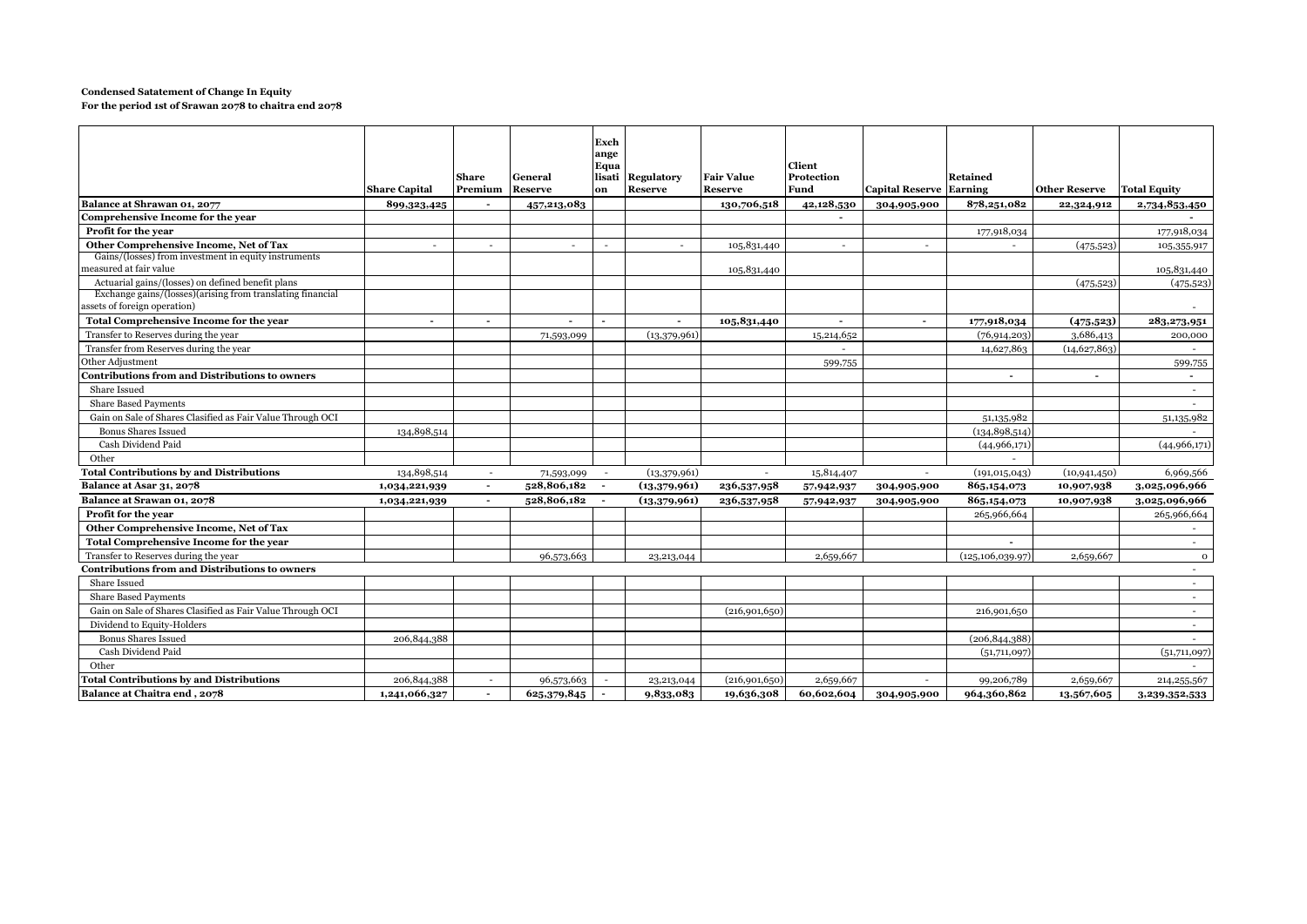## धितोपत्र दर्ता तथा निष्काशन नियमावली २०७३ को अनुसूची १४ (नियम २६ को उपनियम (१) सँग सम्बन्धित) आ.व २०७८ ⁄ ७९ को

# तेश्रो त्रैमासिक प्रतिवेदन

## **१. वित्तीय विवरण**

## (क) त्रैमासिक अवधिको वासलात, नाफा नोक्सान सम्बन्धी विवरण

- त्रैमासिक अवधिको वासलात, नाफानोक्सान तथा बितरणयोग्य नाफा सम्बन्धी विवरण यसै साथ प्रकाशित गरिएको छ ।
- सम्बन्धित पक्ष बीच क्नैपनि कारोवार नभएको ।

### (ख) प्रमख वित्तीय अनपातहरु

| प्रति शेयर आम्दानी   | ' रु.२८।५७ (वार्षिक) | , प्रति शेयर कुल सम्पत्तिको मूल्य | ह़ि १,०१५।०० |
|----------------------|----------------------|-----------------------------------|--------------|
| मूल्य आम्दानी अनुपात | ३६ ४७                | तरलता अनुपात                      | २.०६ $\%$    |
| प्रति शेयर नेटवर्थ   | रु २६१               | पूँजीकोष अनुपात                   | २३.४४%       |

## २. व्यवस्थापकीय विश्लेषण

(क) त्रैमासिक अवधिमा संस्थाको मौज्दात, आम्दानी र तरलतामा कुनै परिवर्तन भएको भए सोको प्रमुख कारण सम्बन्धी विवरण यस वित्तीय संस्थाको लगानी मौज्दात, आम्दानी तथा तरलताको अवस्था राम्रो रहेको छ । गत आ.व.को तुलनामा यस आ.व. को तेश्रो त्रैमासमा लगानीमा रहिरहेको खुद कर्जा रु.२४ करोडले बुद्धि भएको छ भने गत आ.व.को तेश्रो त्रैमासको तुलनामा यस आ.व. को तेश्रो त्रैमासमा संस्थाको संचालन मुनाफा रु.१३ करोड ४ लाखले बुद्धि भएको छ ।

### (ख) आगामी अवधिको व्यवसायिक योजनाको सम्बन्धमा व्यवस्थापनको विश्लेषणात्मक विवरण

यस संस्थासंग कारोवार गरिरहेका र सम्भाव्य नयाँ साभ्रेदार संस्थाहरु पहिचान गरी लघवित्त सेवा बिस्तार गर्ने कार्यलाई निरन्तरता दिईने छ । आउँदो त्रैमासमा थप संस्थाहरुमा लगानी विस्तार गर्ने योजना रहेको छ । नयाँ अवसरहरुको पहिचान गरि योजनावद्ध रुपमा संस्थाको व्यवसाय बद्धिका लागि आवश्यक कार्य योजना तर्जुमा गरी अघि बढुने छ ।

(ग) विगतको अनुभवबाट, संगठित संस्थाको मौज्दात, नाफा वा नगद प्रवाहमा तात्विक असर पार्न सक्ने घटना, अवस्था आदि भएमा सो सम्बन्धी विश्लेषणात्मक विवरण ।

साभ्रेदार संस्थाहरुको निरन्तर निरीक्षण तथा अनुगमनले कर्जा लगानीमा उच्च गुणस्तर कायम राख्न सकिएको छ । यस बाट संस्थाले राखेको लक्ष्यहरु हासिल गर्न मद्दत पुगेको छ । त्यसै गरी आगामी दिनहरुमा पनि साफोदार संस्थाहरुको निरीक्षण तथा अनुगमन प्रभावकारी रुपमा गरिने छ। साथै ऋण प्रदान गर्नु पुर्व संस्थाहरुको बिश्लेषणलाई अफ्न प्रभावकारी बनाउँदै लगिने छ ।

## ३. कानुनी कारवाही सम्बन्धी विवरण

## (क) त्रैमासिक अवधिमा संगठित संस्थाले वा संस्थाको विरुद्ध कुनै मुद्दा दायर भए नभएको ।

यस त्रैमासिक अवधिमा यस वित्तीय संस्थाको विरुद्ध कुनै पनि मद्दा दायर नभएको र यस वित्तीय संस्थाले पनि कुनै पनि महा दायर नगरेको ।

(ख) संगठित संस्थाको संस्थापक वा संचालकले वा संस्थापक वा संचालकको विरुद्धमा प्रचलित नियमको अवज्ञा वा फौज्दारी अपराध गरेको सम्बन्धमा कुनै मुद्दा दायर भए नभएको ।

यस सम्बन्धमा क्नै जानकारी प्राप्त नभएको ।